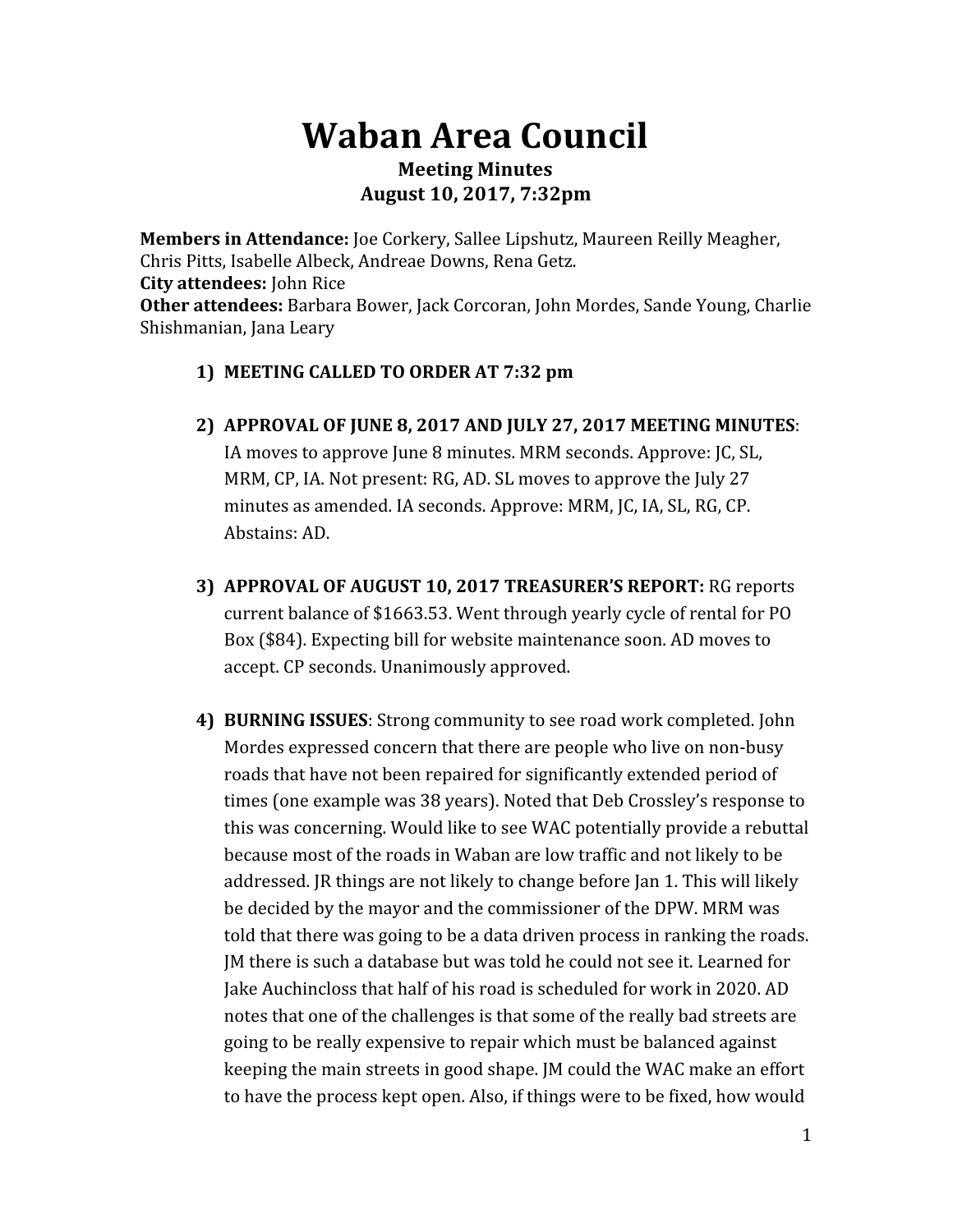they be fixed. SL perhaps we can have DPW come to speak about this. MRM don't understand what JM wasn't able to see the data at city hall. In that situation you end up in place where the noisy get more attention and people become cynical about the process. JM to be clear, never followed up a second time to see if he could get data. When saw the data via Jake, noted that dates had already been assigned to street, so somebody has already done the busy-ness calculus. BB hard to believe that there isn't a schedule for this. AD one of the issues is that a lot of the underground infrastructure needs to be fixed and those have only recently gotten onto a regular schedule of repair. IA notes that when you are repairing underground resources, can't we also bury power and phone lines. MRM got a notice from Eversource say that they were going to be doing tree trimming work. Wants people to know there is a policy around they decide which limbs to take. If you are aware of the policy and Eversource is violating, you can contact the city to get the trimming to stop. Hopefully when they pave the roads, hopefully they will also paint the lines right after they pave. People have a tendency to drift. AD challenging because paving and painting are separate contracts. JR will reach out to Nicole Freedman on this.

## **5) UPDATES:**

**a) St. Philip Neri** - RG reports that ZBA voted 4-1 to approve the change of tenure after a pretty extensive discussion. No documents were dropped and nothing had been presented to the ZBA. Many questions were asked. New owner/developer is Jay Derenzo. Has multiple developments going on in Needham. Working on a property on Warren St. So, now the development is approved for ownership. To balance that one is now 60% AMI instead of 80%. One person voted against because there were no documents and no discussion of condo fees, because the condo association could foreclose on the unit for non-payment of condo fees. One issue is that there is a certain time period that if you can't find an owner, it could go to market rate. As approved it is the same build, nothing else changed. SL stated that there is still a lot we don't know about 40Bs, especially around the financials. For instance, developer can only make 20% on the sale of the affordable units per Mass Housing.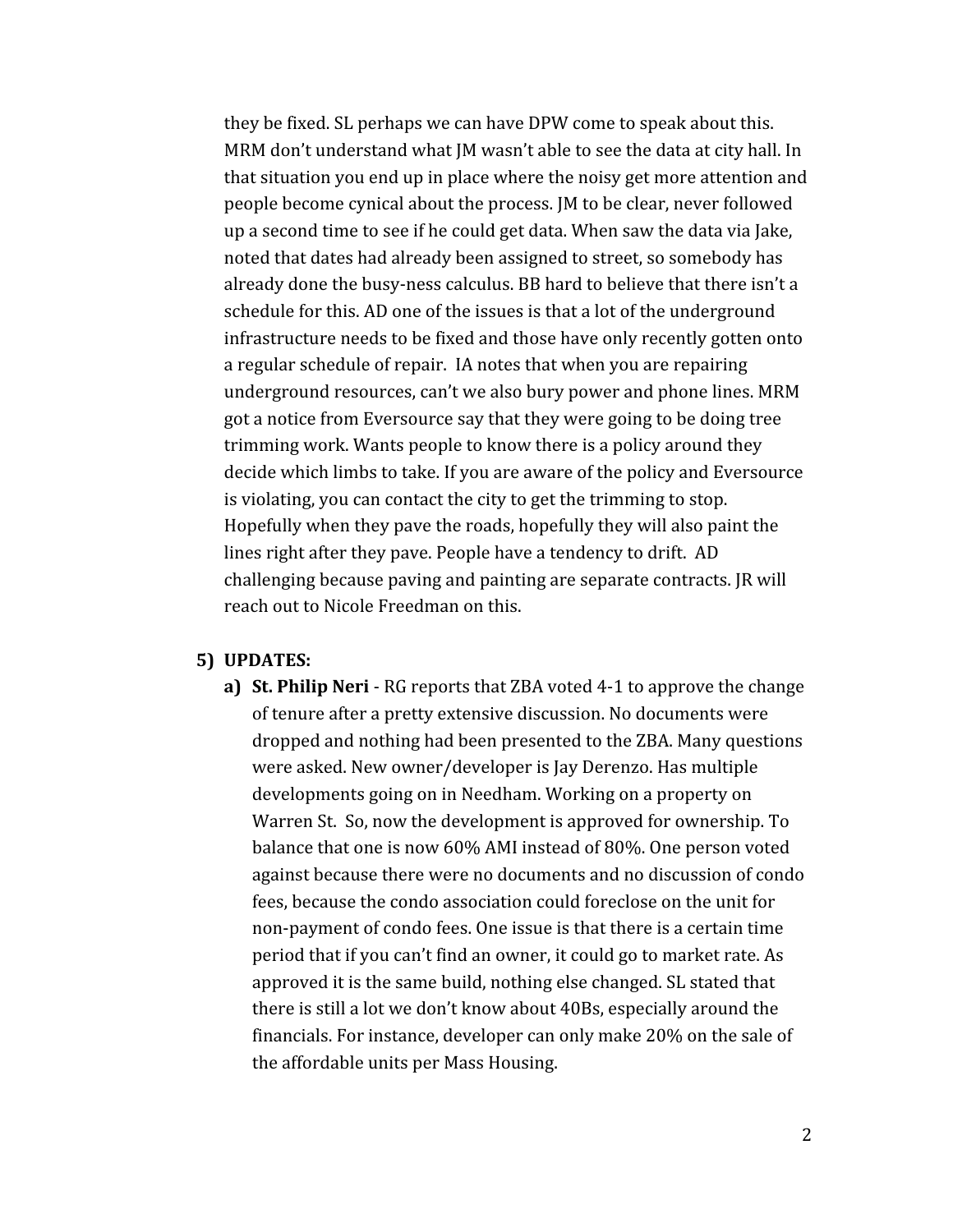- **b) Staples-Craft** JR says that has heard that some of the parking issues have been resolved. Getting close to having the planning report that will tie together feedback from all the departments and the public. Still taking feedback, but vast majority of feedback has been positive.
- **c) Waban Historic Subcommittee** RG still doing much of the same that was reported at the last meeting. Gathering more information. MRM is there any event data? RG not at this point. Would like to do something in the fall, but nothing scheduled. Focused on 155 homes that have been identified as in the center and historic/national register districts.
- **d) Waban Common** SL on Monday had a meeting of the fundraising committee. Shared an "almost final" copy of the landscaping design. Had discussion with WIS was to create a standalone 501c3 to handle fundraising. Tom Elkind is working on a MOU with the city. Planning second meeting on August 28th. Fundraising goal is \$100k. First event will be a cocktail party on October 28th 5:30-7:30 at the Brustowicz's house. \$250 a head. Currently developing a website [\(www.wabancommon.org](http://www.wabancommon.org/) and [www.wabancommon.com\)](http://www.wabancommon.com/) thanks to CP. Will be able to accept donations by checks or PayPal. Planning a dog show to provide another giving level option. Many options for donations to name bricks, benches, walls, etc. Talked with parks & rec and expect irrigation system to be in this fall. WIS has pledged \$4k. Mark Welsh will plant the trees this fall. Will be able to hire proper tradesmen to build the walls next spring.
- **e) WAC Visioning Community Survey** CP just put up second survey results. Very interesting. Encourage people to view them on the website (look in archives under survey 1 & 2). Goal was to get a sense of how involved people with the history of their homes. CP shared a high level summary of the results. MRM it would be great to host a presentation to provide these results to a broader audience. RG it might be worth to reach out to those that didn't respond to see if we can increase the yield. Once you have all the results, would be good to pull a report together to send to planning department. MRM think it might be a very sensitive suggestion. We should put together a presentation and share with the community before sending the report. RG the zoning reform process is on pause right for this fall and we have better sampling than the city. Not saying this is definitive.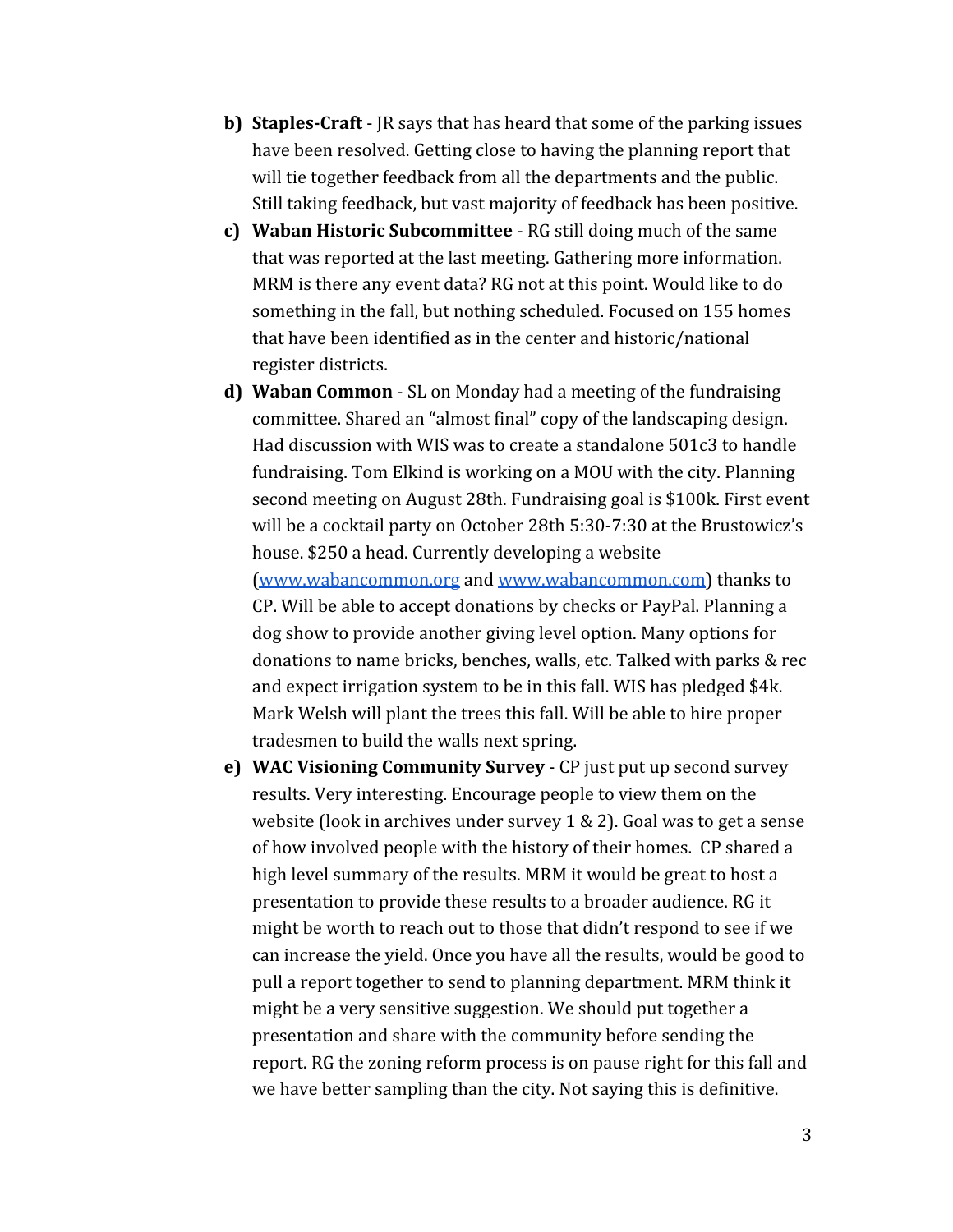Janet: what was the recruitment process? CP we sent it to all the people on the WAC email list that live in Waban. Don't feel that it is strongly tipped in one direction or another. People are looking for better planning. MRM suggest that we put together a proposal to let planning department know that people want better planning that makes sense. But you can't say that this is definitive. AD there were people that raised concerns about their ability to do the survey. MRM not comfortable with us putting this to planning. Think we could do more to encourage people to participate in the survey. CP not a problem to send a second message. Janet - it's never a bad idea to send again to get more responses. The open question is whether the survey is representative. RG people are self selecting to be engaged in the community. CP to be clear this is a ridiculous amount of work to prepare the results. The planning department has been involved in the future vision process all the way. Let's not let perfect be the enemy of the good. This is useful information we should make it available to who wants it. SL comfortable with sharing it with planning, but not drawing conclusions. MRM reject framing of perfect not be the enemy of the good. We should make our actions as transparent as possible. CP there is a lot of work that would need to be done before we could send it out again. Not comfortable to do that while addressing some of the challenges that were raised. JC so is the concern that you think people don't believe the WAC actually represents that? AD there are some people who think that. MRM so based on feedback from last month, are you comfortable sharing this? CP yes, absolutely. IA when people submitted emails they don't have any addresses. How do we know for sure that those people live in Waban. Actually, most of these people came to vote at Waban Library. How did you validate that people live in Waban? AD do we know how many voters are in the WAC catchment area. SL it's roughly 4000. CP went and did a reverse lookup on email addresses and pulled from other sources to get addresses and names for 70% of the missing ones. Left a small amount that didn't have details. With that, you can strip out the non-Waban zip codes and investigate in more detail. AD to Joe's point, we only have 700 people on the email list and roughly 4000 voters. MRM we should compare to Newtonville survey. In that case they had a very hot issue. SL this is a good discussion. We can't guarantee that